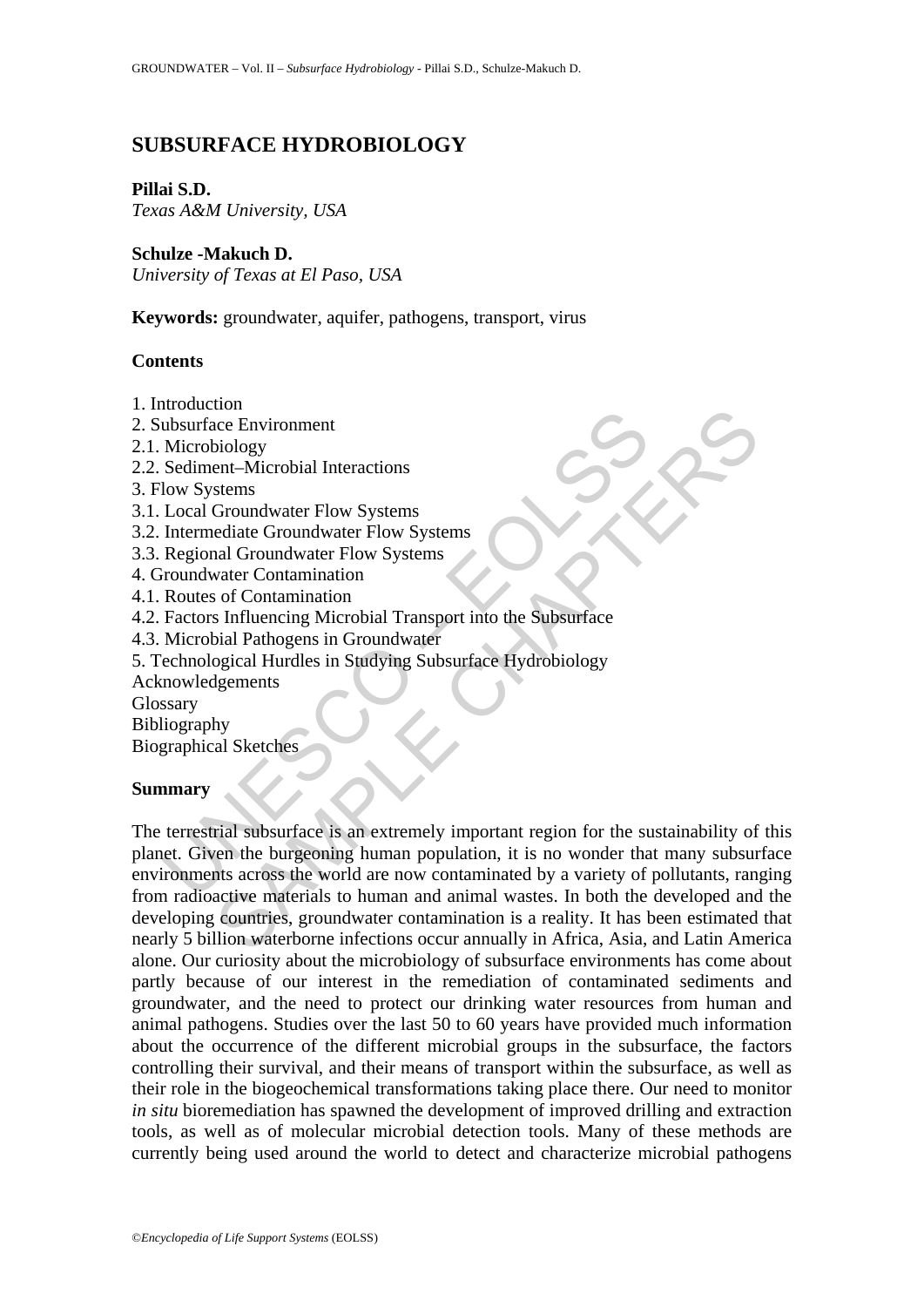that may be present in groundwater. These tools have provided the ability not only to dissect the genetic composition of microbial communities but also to examine their spatial orientation with respect to one another. Our basic concepts of microbial diversity, the origins and survival of microbial populations within deep geological formations, and the possibility of chemosynthetic primary production operating within subsurface ecosystems have already undergone radical change. These findings are already paying dividends in terms of public health, as well in commercial applications.

### **1. Introduction**

Basic understanding of the microbiology of subsurface environments has improved significantly since about 1990. The advances that we have witnessed have been spectacular considering that before this period there was still skepticism about the terrestrial subsurface's ability to harbor microbial populations. The realization that many microorganisms are naturally indigenous to the subsurface—including the deep subsurface—and the investigations that have followed have led to a better understanding of the roles of microbial populations in subsurface chemical transformations, as well as the potential fate of introduced microbial populations. Considering the importance of public health in the overall realm of global sustainability, this contribution will discuss aspects related to introduced and indigenous microbial populations, and issues concerning microbial pathogens in the subsurface.

### **2. Subsurface Environment**

estrial subsurface's ability to harbor microbial populations. T<br>symicroorganisms are naturally indigenous to the subsurface—intrace—and the investigations that have followed have<br>erstanding of the roles of microbial popula subsurface's ability to harbor microbial populations. The realization coorganisms are naturally indigenous to the subsurface—including the  $-$ and the investigations that have followed have led to a bing of the roles of mic Groundwater makes up 4% of the global water volume. Most of the groundwater in the subsurface is interstitial: in other words, it is present within a matrix of minerals with varying physical and chemical characteristics. Thus, the geological medium in the subsurface has a major influence on the microbial flora. The large surface area provided by the sediment material strongly influences the surrounding physical and chemical conditions of the groundwater by adsorbing the microbial cells, and by altering concentrations of dissolved aqueous constituents at the surfaces. The thickness of the unsaturated zone can also have a significant effect on the microbiology of the saturated zones. In arid regions, the vadose zone may be tens of meters thick and rainfall may be insufficient to percolate through to the saturated zone. Even though there have been a number of studies pertaining to the surficial soil layers, not much work has investigated the deeper tracts of the vadose zone. Understanding the microbiology of this zone can have a significant impact on understanding the fate of pollutants in soil.

### **2.1. Microbiology**

Groundwater in general is characterized by wide variations in nutrient levels. There are certain situations where increased nutrient levels may be found: for example, beneath landfills and in some tropical areas with shallow water tables. In a number of instances, the groundwater is considered oligotrophic, and the microbial populations that are indigenous to it have adapted themselves to survive in these conditions. A heterotrophic mode of nutrition predominates, involving reliance either on nutrients that percolate downward or on organic material present on sedimentary material. Chemoautotrophy has been documented in some subsurface environments. Photosynthesis does not occur.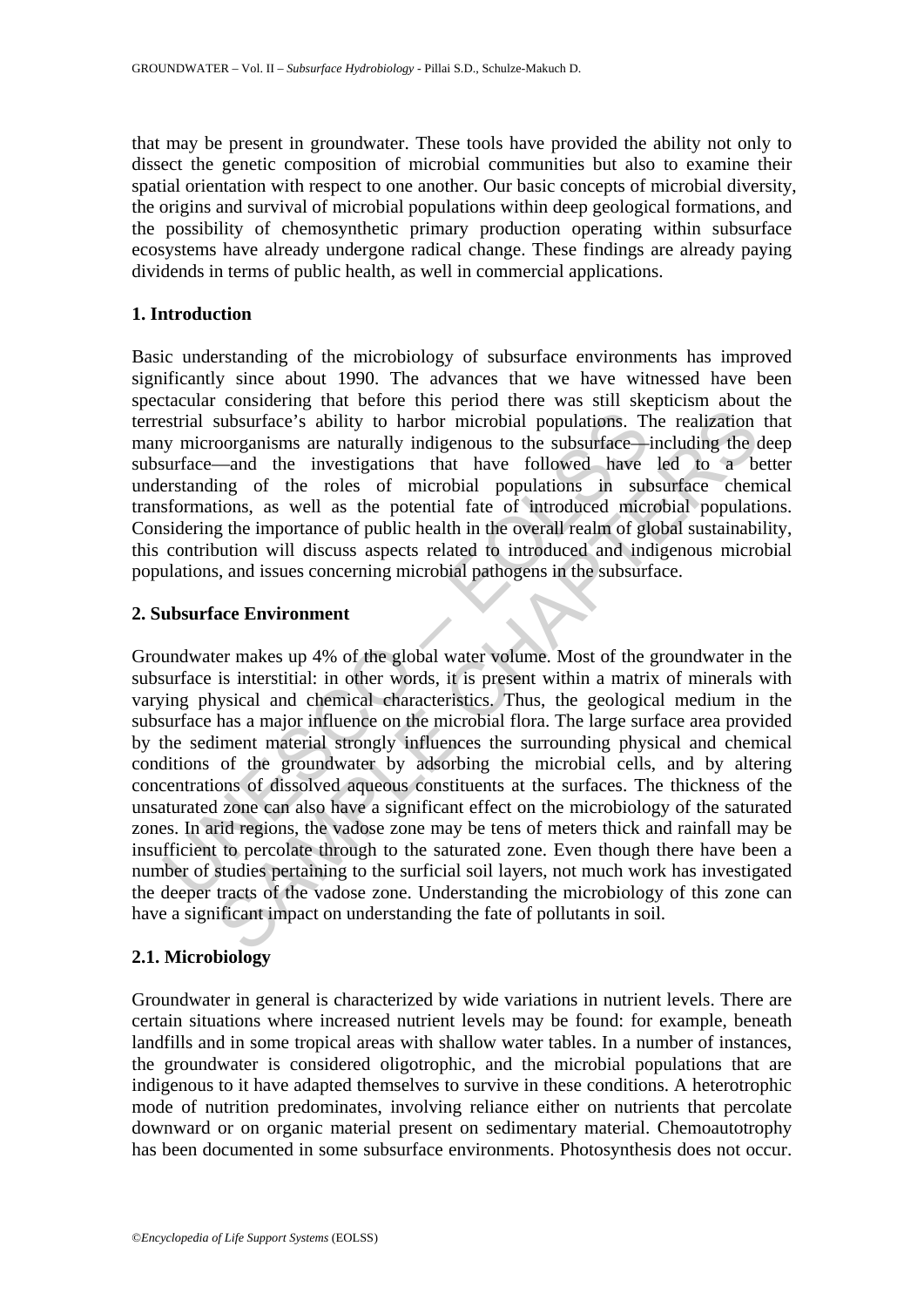There have been instances where algal cells have been detected in groundwaters, especially in regions with elevated water tables. In such situations the groundwater is regarded as being "under the direct influence of surface water," and technically is not considered true groundwater. The relative abundance of each of these different groups does, however, depend on the thickness of the vadose zone and the possibility of nutrients percolating from the surface to the populated strata.

nation endows cells with long-term survival capabilities. The<br>ge from approximately  $10^7$  CFU  $g^{-1}$  at the surficial layers<br>CFU/g in the deeper regions. It must be mentioned, however, t<br>usuamber of studies have reported The physical and chemical stratification of the subsurface has played a major role in the microbiology of the subsurface. The indigenous microorganisms that have been identified in the subsurface (i.e. saturated zones) have mostly been unicellular bacteria and protozoa. Actinomycetes and fungi are found in the vadose zone at concentrations ranging between  $10^0$ – $10^1$  CFU g<sup>-1</sup>. It is interesting that endospore-forming bacteria have not been observed in large numbers. This is surprising, considering that endospore formation endows cells with long-term survival capabilities. The bacterial numbers range from approximately  $10^7$  CFU g<sup>-1</sup> at the surficial layers to approximately 10<sup>2</sup> CFU/g in the deeper regions. It must be mentioned, however, that many of these counts are based on culturable, numbers and not necessarily on actual viable numbers. A number of studies have reported on the occurrence of "viable but unculturable" microbial populations in oligotrophic conditions. Protozoa tend to be present in low numbers in the vadose zone, as compared to the capillary fringe. Approximately 50–100 protozoan cysts per gram of sediment have been isolated at a depth of 8 m below the surface. Studies suggest that these free-living protozoa tend to graze on bacterial cells, and that their occurrence is closely linked to the abundance of bacterial cells in the various lithologies. Cyst-forming flagellates and amoebae appear to be the principal types of subsurface protozoa.

endows cells with long-term survival capabilities. The bacterial num<br>andows cells with long-term survival capabilities. The bacterial num<br>an approximately  $10^7$  CFU  $g^{-1}$  at the surficial layers to approximate<br>based on There have been isolated reports of the occurrence of bacteriophages in the subsurface. Most of the recent information concerns the presence/absence of coliphages, since their occurrence in groundwater would suggest fecal contamination. Even though the occurrence of bacteriophages in open aquatic systems such as oceans is widely appreciated, the abundance and role of phages in groundwater is still poorly understood. Larger organisms occur only rarely, in subterranean caves or cavernous aquifers that are connected to the surface. The origins of subsurface-associated microbial populations are still controversial, however. The organisms could be descendants of those that were present during the initial surface deposition of geological material, or they may have originated from bodies that percolated through the soil profile. It is, however, almost impossible to determine the "age" of these isolated organisms. The lack of appropriate sampling and incubation methodologies to study *in situ* microbial activity has also hampered detailed investigations. Experimental evidence suggests that a majority of subsurface environments possess climax ecological communities. These communities are genetically diverse, possess trophic structure, and exhibit material cycling and energy transfer. These adaptations enable them to disperse and survive within such ecosystems. Even within a single area, there is significant spatial variability in microbial composition. A current limitation on analysis is that the precise flow paths of groundwater are difficult to define. The inability to define exact flow paths makes it hard to predict the movement of nutrients and microbial cells.